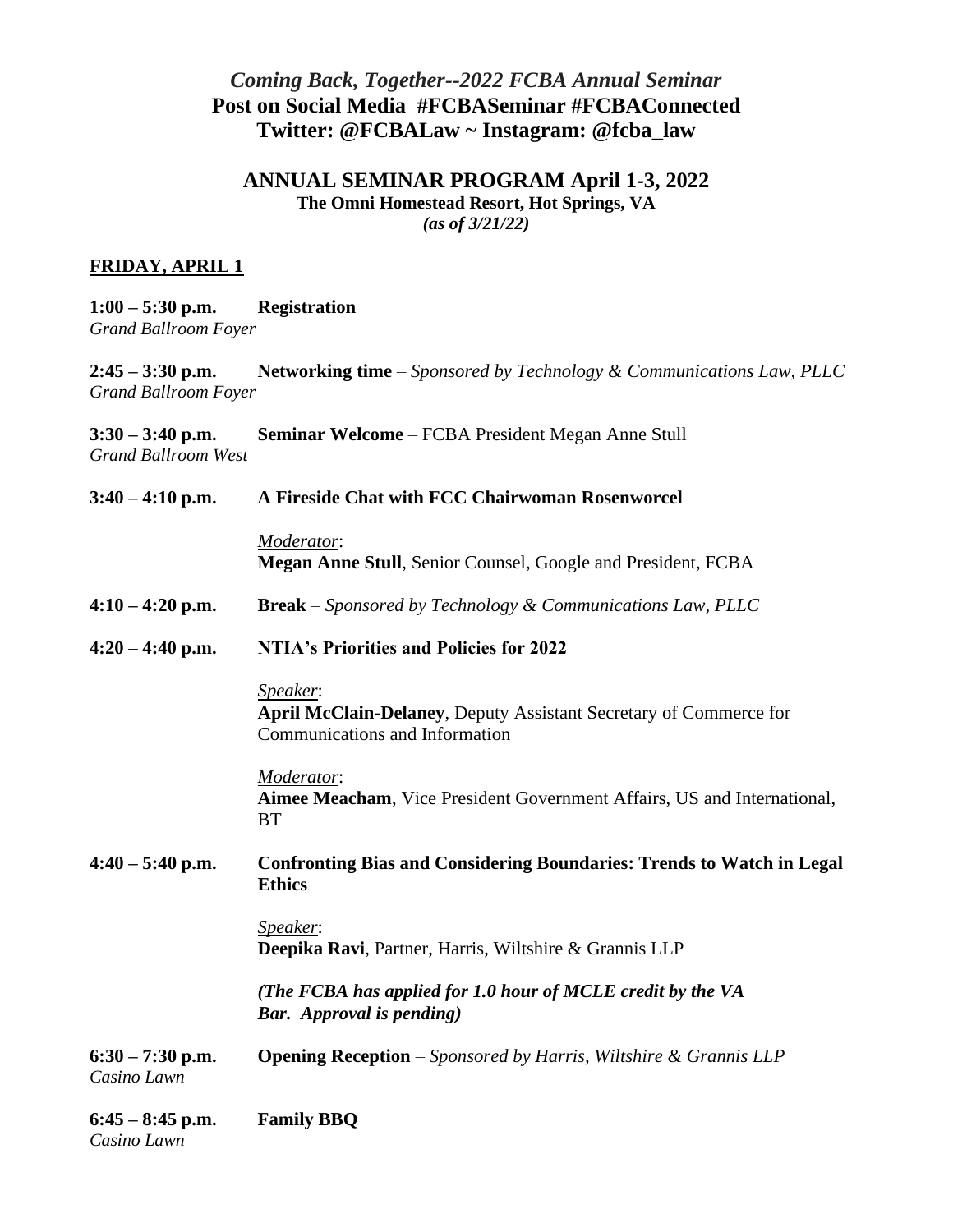# **8:00 – 9:30 p.m. Bingo** – *Sponsored by AT&T*

*Regency Ballroom East*

**9:00 – 11:59 p.m. Karaoke** – *Sponsored by Hogan Lovells Crystal Room*

### **SATURDAY, APRIL 2**

**7:30 – 10:00 a.m. Breakfast Buffet** *Room TBD*

**8:00 – 11:30 a.m. Registration** *Grand Ballroom Foyer*

**9:00 – 9:30 a.m. A Fireside Chat with Commissioner Simington**  *Grand Ballroom West*

> *Moderator*: **Barry Ohlson**, Vice President, Regulatory Affairs, Cox Enterprises and President-Elect, FCBA

**9:30 – 10:20 a.m. Connecting Communities: Digital Equity & Closing the Digital Divide** 

#### *Panelists*:

**Bob Branson**, President and Chief Executive Officer, Multicultural Media, Telecom and Internet Council (MMTC) **Diana Eisner**, VP of Policy and Advocacy, USTelecom – The Broadband Association **Anna Gomez**, Partner, Wiley Rein LLP

### *Moderator*: **Elizabeth Cuttner**, Attorney Advisor, Wireline Competition Bureau, FCC **Anisa Latif Green**, Director, Federal Regulatory, AT&T

**10:20 – 10:30 a.m. Break** – *Sponsored by EchoStar/Hughes*

#### **10:30 – 11:00 a.m. The View from the Hill—Legislative Priorities in 2022 and Beyond**

#### *Panelists*:

**Evan Viau**, Professional Staff Member, U.S. House Committee on Energy and Commerce **Christianna Barnhart**, Senior Counsel, U.S. Senate Committee on Commerce, Science, and Transportation **Olivia Trusty**, Policy Director, U.S. Senate Committee on Commerce, Science, and Transportation

*Moderator*: **Van Bloys**, Senior Counsel, Crown Castle **Hap Rigby**, Senior Policy Advisor, Wiley Rein LLP

**11:00 – 11:10 a.m. Break**